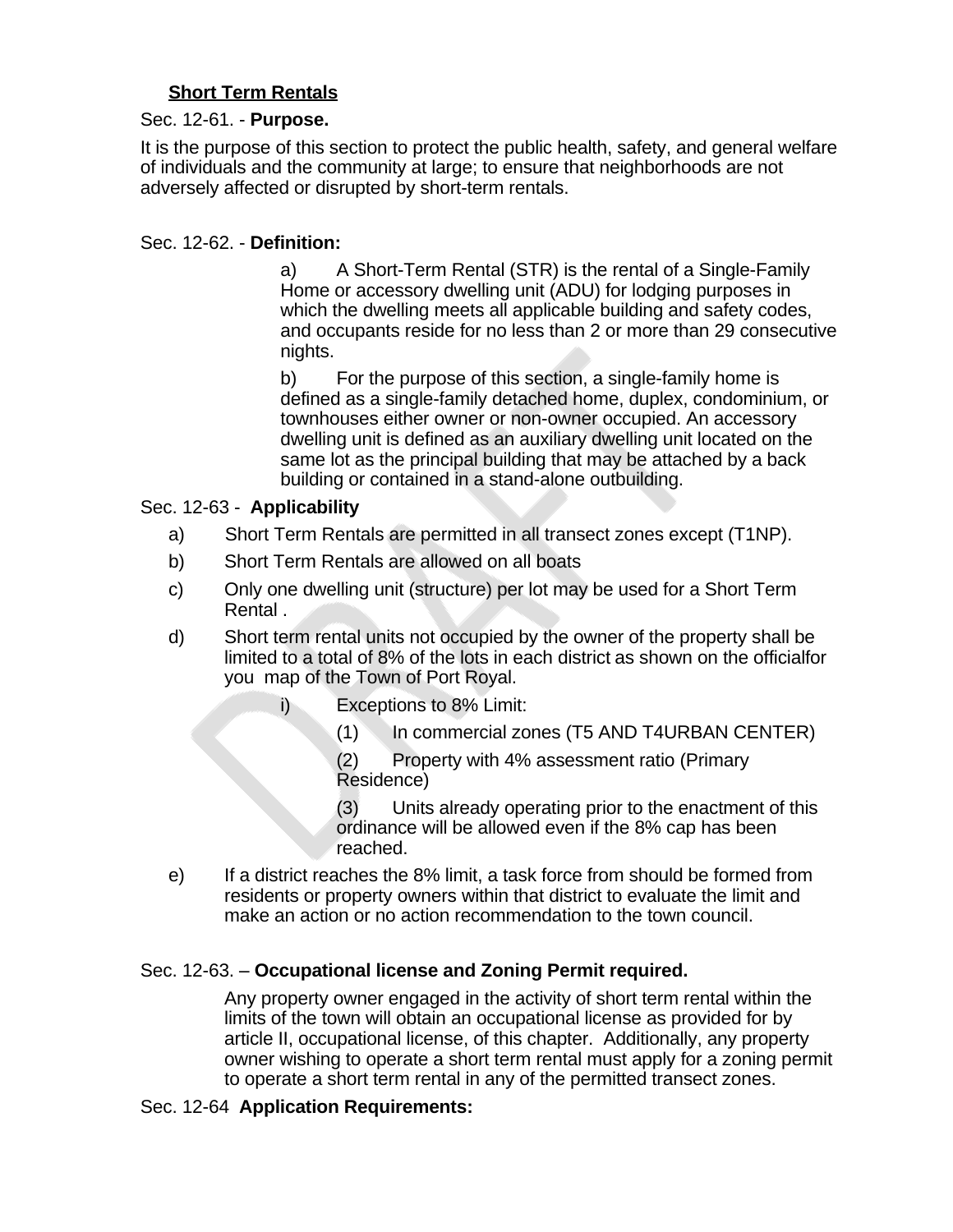An application must be submitted on the approved form to the town manager or other designated individual at the Town of Port Royal. The Short Term Rental Application shall contain the following information:

- a. The address of the rental unit
- b. The total number of individual rental units at the address
- c. The number of bedrooms in each rental unit
- d. The number of parking spaces provided on-site for each rental unit
- e. The maximum overnight occupancy of each rental unit, which shall not exceed two people per bedroom, plus two additional people per rental unit
- f. The names, mailing addresses, business phone numbers, personal phone numbers, and business addresses of the owner and local agent, if handled through an outside agency
- g. A non-refundable application rental fee of \$100.00 shall be paid at the time of application.
- h. Certify annually that the application on file is accurate.

i. The applicant shall provide with the application a copy of the rental agreement that will be used. The rental agreement shall specify the following:

- ii. The minimum stay
- iii. The maximum number of guests--which shall be based on the number of beds in the unit and shall not exceed two people per bedroom, plus two additional people per rental unit
- iv. The maximum number of vehicles permitted at the unit--which shall be based on the number of bedrooms and the design of the driveway.

v. Where guests are to park. Parking shall be provided onsite if possible, with the preferred location to the side or rear of the rental unit. On-site parking shall be delineated with an improved surface such as pavement, gravel, or another method approved by the Town administrator. On the street or off premises parking can be used as overflow parking

- vi. That the Town's noise ordinance applies.(Section 15-18)
- vi. Prohibit large gatherings such as weddings and reunions unless specifically approved by the Town Manager

vii. Pets, if permitted, are not to be left outside unattended. Pets and owners must comply with the Town of Port Royal and Beaufort County animal control ordinances.

#### Sec. 12-65 **Accommodation fee required**.

Any property owner engaged in the activity of short term rental within the limits of the town will collect and remit to the town the local accommodation tax as provided for in chapter 18, article III, local accommodation tax.

### Sec. 12-66. **Parking:**

Parking shall be provided on-site if possible, with the preferred location to the side or rear of the rental unit. On-site parking shall be delineated with an improved surface such as pavement, gravel, or another method approved by the Town administrator. On the street or off premises parking can be used as overflow parking